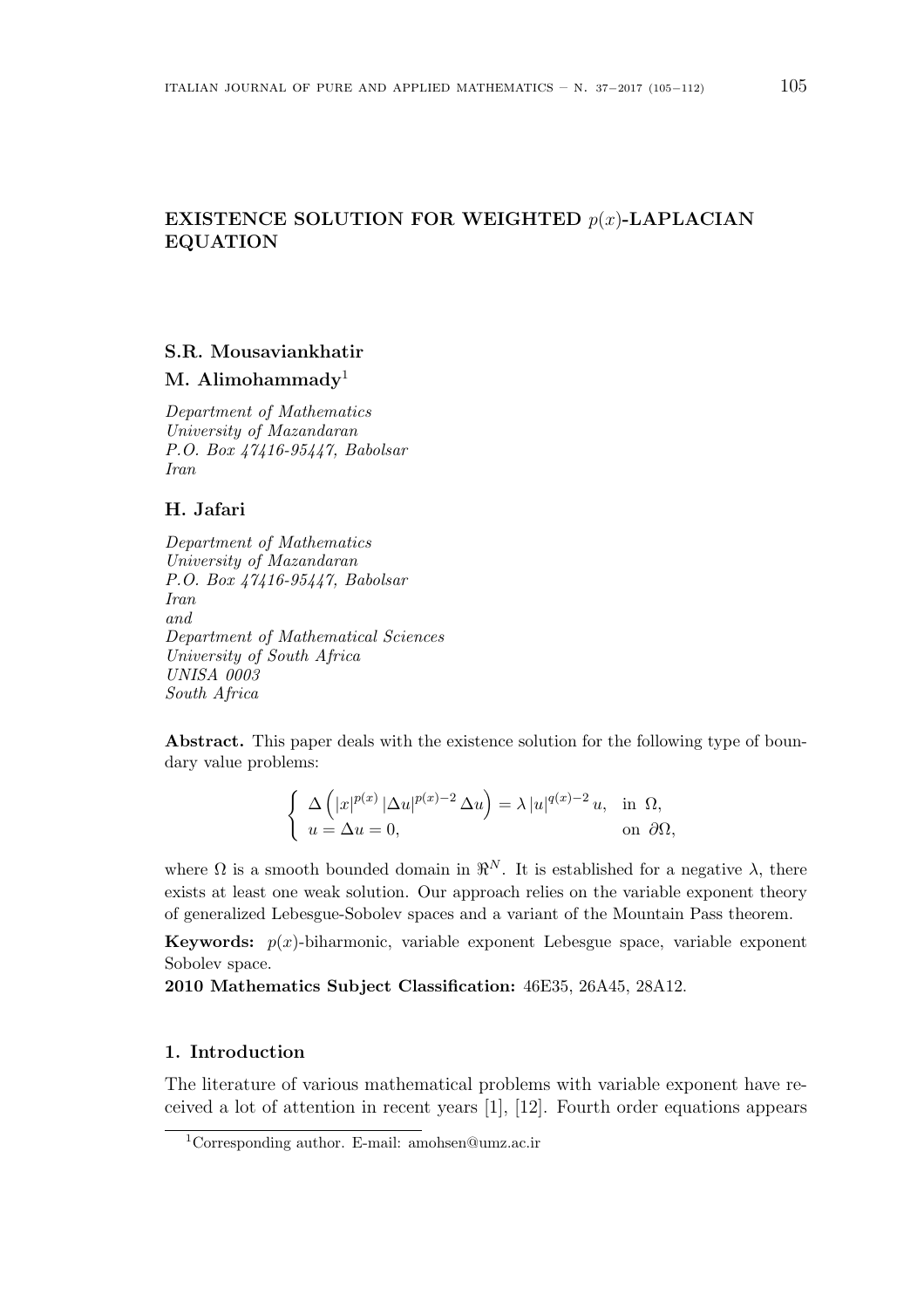in many contexts. Some of these problems come from different areas of applied mathematics and physics such as Micro Electro-Mechanical systems, surface diffusion on solids, flow in Hele-Shaw cells [5]. In addition, this type of equation can describe the static from change of beam or the sport of rigid body. There are many authors have pointed out that type of non linearity furnishes models to study travelling waves in suspension bridges [2], [8].

Given a bounded smooth domain  $\Omega \subseteq \mathbb{R}^N$ , we recall some definitions and basic properties of the variable exponent Lebesgue space and Sobolev space  $L^{p(x)}(\Omega)$ and  $W_0^{k,p(x)}$  $\Omega_0^{k,p(x)}(\Omega)$ , where  $p(x) : \overline{\Omega} \to (1,\infty)$  is a continuous function. For further information in this regards we refer to [7] and [10]. On the other hand, regarding applications of variable exponent Lebesgue and Sobolev spaces to PDEs we refer to [6] while for some physical motivations of such problems we remember the contributions of Rajagopal and Ruzicka [11], Ruzicka [12] and Zhikov[14]. For any continuous function  $h : \overline{\Omega} \to (1, \infty)$ , set

$$
h^{+} = \sup_{x \in \Omega} h(x) \quad \text{and} \quad h^{-} = \inf_{x \in \Omega} h(x).
$$

Given  $p(x) \in C(\overline{\Omega}, (1, \infty))$ , the variable exponent Lebesgue space

$$
L^{p(x)}(\Omega) := \left\{ \begin{array}{c} u; \ u \ \text{is measurable real-valued function on} \ \Omega \\ \text{such that} \ \int_{\Omega} |u(x)|^{p(x)} dx < \infty \end{array} \right\}.
$$

 $L^{p(x)}(\Omega)$  endowed with the Luxemburg norm

(1.1) 
$$
|u|_{p(x)} = \inf \left\{ \mu > 0; \int_{\Omega} \left| \frac{u(x)}{\mu} \right|^{p(x)} dx \le 1 \right\}
$$

is a reflexive Banach space [4].

It is well know that if  $p_1(x) \leq p_2(x)$  almost everywhere in  $\Omega$  then there exists a continuous embedding  $L^{p_2(x)}(\Omega) \hookrightarrow L^{p_1(x)}(\Omega)$ , whose norm does not exceed  $|\Omega| + 1$ . We denote by  $L^{q(x)}(\Omega)$  the conjugate space of  $L^{p(x)}(\Omega)$ , where  $\frac{1}{p(x)} + \frac{1}{q(x)} = 1$ . For any  $u \in L^{p(x)}(\Omega)$  and  $v \in L^{q(x)}(\Omega)$  the Holder type inequality valid [4]

(1.2) 
$$
\left| \int_{\Omega} uv dx \right| \leq \left( \frac{1}{p^{-}} + \frac{1}{q^{-}} \right) |u|_{p(x)} |v|_{q(x)} \leq 2 |u|_{p(x)} |v|_{q(x)}.
$$

An important role in manipulating for generalized Lebesgue-Sobolev spaces is played by the modular of the  $L^{p(x)}(\Omega)$  space, which is the mapping  $\rho_{p(x)}: L^{p(x)}(\Omega) \to \Re$  defined by

$$
\rho_{p(x)}(u) = \int_{\Omega} |u|^{p(x)} dx.
$$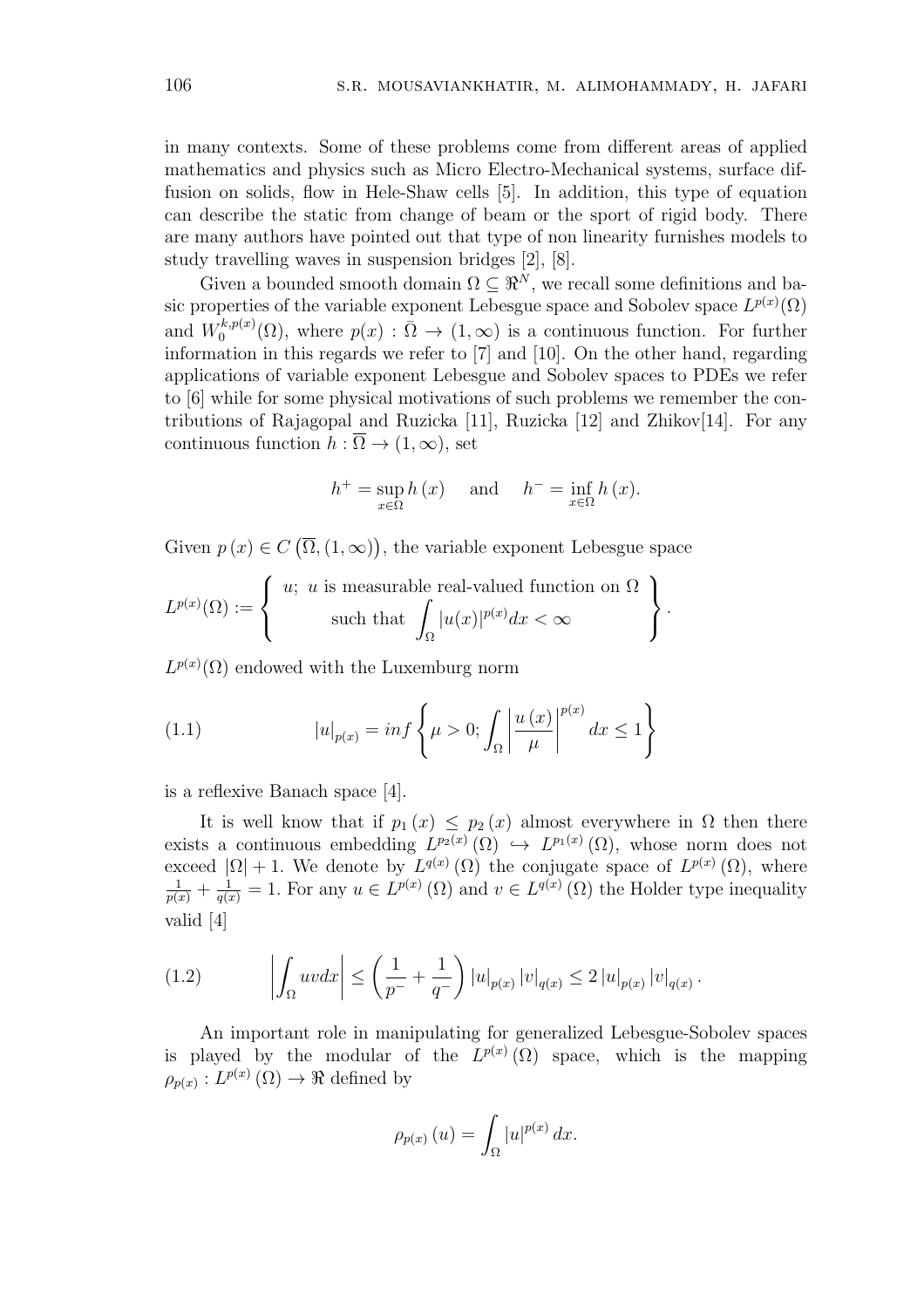If  $(u_n)$  and *u* are a sequence and an element respectively in  $L^{p(x)}(\Omega)$  and  $p^+ < \infty$ then the following relations hold [4]:

(1.3) 
$$
|u|_{p(x)} > 1 \Rightarrow |u|_{p(x)}^{p^-} \le \rho_{p(x)}(u) \le |u|_{p(x)}^{p^+},
$$

(1.4) 
$$
|u|_{p(x)} < 1 \Rightarrow |u|_{p(x)}^{p^-} \le \rho_{p(x)} (u) \le |u|_{p(x)}^{p^-},
$$

(1.5) 
$$
|u_n - u|_{p(x)} \to 0 \Leftrightarrow \rho_{p(x)} (u_n - u) \to 0,
$$

(1.6) 
$$
|u_n|_{p(x)} \to \infty \Leftrightarrow \rho_{p(x)}(u_n) \to \infty.
$$

As usual  $W_0^{1,p(x)}$  $\int_0^{1,p(x)} (\Omega)$  is the closure of  $C_0^{\infty}(\Omega)$  under the norm

$$
||u|| = ||\nabla u||_{p(x)}.
$$

Set

$$
C_{+}(\bar{\Omega}) = \left\{ p \in C\left(\bar{\Omega}\right) ; \inf_{x \in \bar{\Omega}} p\left(x\right) > 1 \right\}
$$

*.*

For any  $p(x) \in C_+$   $(\bar{\Omega})$ , denote by  $p_k^*(x) = \frac{Np(x)}{N - kp(x)}$  if  $p(x) < \frac{N}{k}$  $\frac{N}{k}$  and  $p_k^*(x) = +\infty$ if  $p(x) \geq \frac{N}{k}$  $\frac{N}{k}$ . Define the variable exponent Sobolev space  $W^{k,p(x)}(\Omega)$  by

$$
W^{k,p(x)}(\Omega) = \left\{ u \in L^{p(x)}(\Omega) : D^{\alpha}u \in L^{p(x)}(\Omega), |\alpha| \le k \right\}.
$$

where  $D^{\alpha} = \frac{\partial^{|\alpha|}}{\partial x_1^{\alpha} + \partial x_2^{\alpha}}$  $\frac{\partial^{|\alpha|}}{\partial x_1^{\alpha_1}...\partial x_N^{\alpha_N}}$  with  $\alpha = (\alpha_1, \alpha_2, ..., \alpha_N)$  is multi-index and  $|\alpha| = \sum_{i=1}^N$ *i*=1 *αi .* The space  $W^{k,p(x)}(\Omega)$  endowed with norm  $||u|| = \sum$ *|α|≤k*  $||D^{\alpha}u||_{p(x)}$  is a separable reflexive Banach space. For  $p, r \in C_+$  ( $\overline{\Omega}$ ) in which  $r(x) < p_k^*(x)$  for all  $x \in \overline{\Omega}$ , there is a continuous and compact embedding  $W^{k,p(x)}(\Omega) \hookrightarrow L^{r(x)}(\Omega)$ . We denote by  $W_0^{k,p(x)}$  $\int_0^{k,p(x)} (\Omega)$  the closure of  $C_0^{\infty} (\Omega)$  in  $W^{k,p(x)} (\Omega)$  with respect to the norm  $||u||$ . For more information one can refer to [7]-[9].

### **2. Existence solution**

In this section, we denote by  $D_0^{2,p(x)}$  $L_0^{2,p(x)}(\Omega)$  the closure of  $C_c^2(\Omega)$  endowed with the norm

$$
||u|| = ||x|| \Delta u||_{p(x)}
$$

 $\left(D_0^{2,p(x)}\right)$  $\mathbb{R}^{2,p(x)}(0)$ ,  $||.||$ ) is a reflexive Banach space. Assume that  $q: \overline{\Omega} \to (1,\infty)$  is a continuous function satisfying  $1 < q^- \leq q^+ < \frac{2Np^-}{2N+p^-}$ . We investigate the existence of solutions for the following problem

(2.1) 
$$
\begin{cases} \Delta \left( |x|^{p(x)} |\Delta u(x)|^{p(x)-2} \Delta u(x) \right) = \lambda |u(x)|^{q(x)-2} u(x) & \text{for } x \in \Omega, \\ u(x) = \Delta u = 0 & \text{for } x \in \partial\Omega, \end{cases}
$$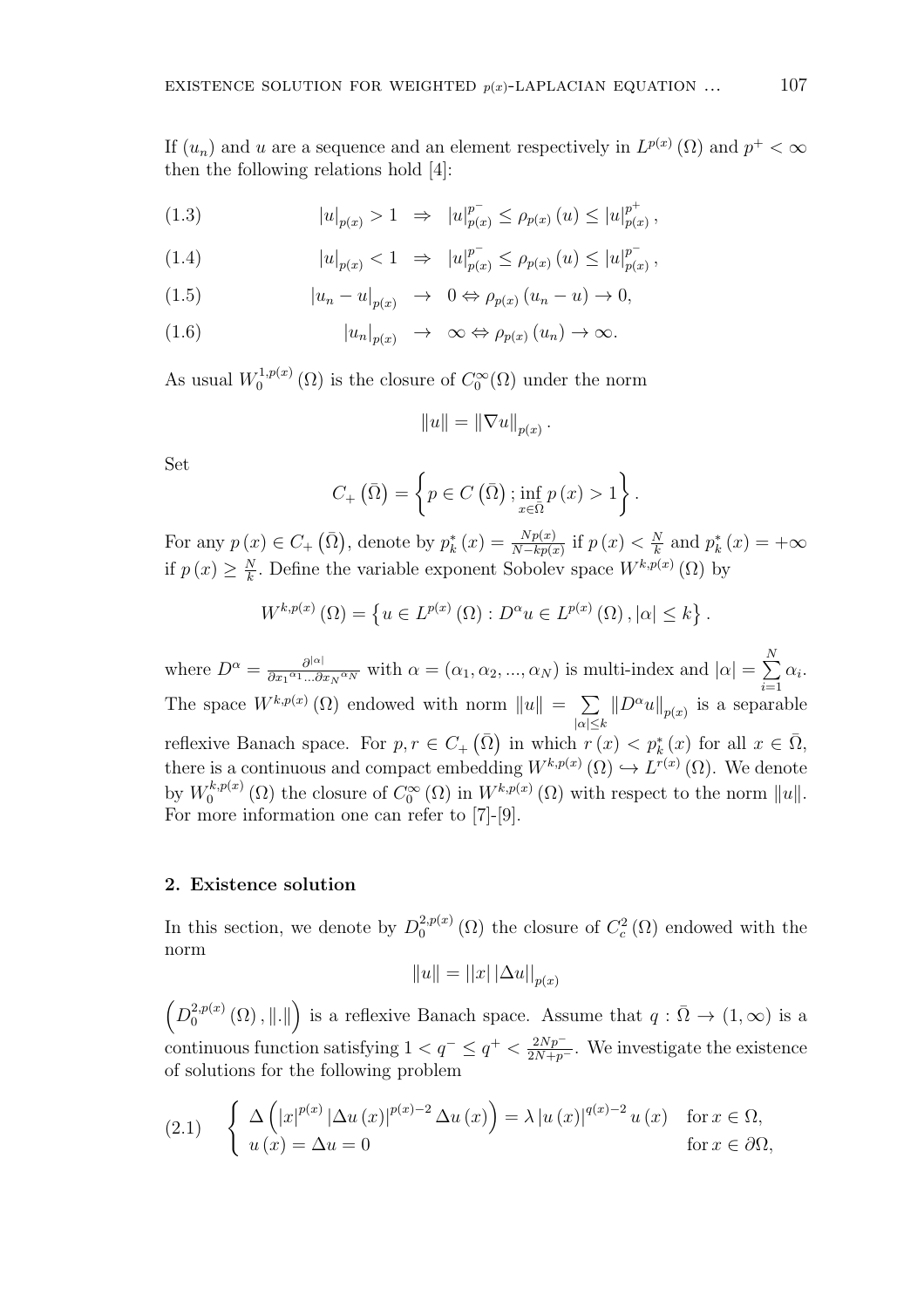where  $\lambda$  is a negative constant. The above equation called weighted  $p(x)$ -Laplacian equation. If

$$
\int_{\Omega} |x|^{p(x)} \left| \Delta u \right|^{p(x)-2} \Delta u \Delta v dx - \int_{\Omega} |u|^{q(x)-2} u v dx = 0, \qquad \forall v \in D_0^{2,p(x)}(\Omega),
$$

then  $u \in D_0^{2,p(x)}$  $_{0}^{2,p(x)}(\Omega)$  is a weak solution of problem  $(2.1)$ .

Now, we show the following existence result for (2.1).

**Theorem 1.** For each  $\lambda < 0$ , (2.1) has a nontrivial weak solution.

**Proof.** For each  $\lambda < 0$ , we consider the energy functional associated with problem  $(2.1), J_{\lambda}: D_0^{2.p(x)}$  $_{0}^{2,p(x)}(\Omega)\rightarrow\Re$  by

$$
J_{\lambda}(u) = \int_{\Omega} \frac{|x|^{p(x)}}{p(x)} |\Delta u|^{p(x)} dx - \lambda \int_{\Omega} \frac{1}{q(x)} |u|^{q(x)} dx
$$

for each  $u \in D_0^{2,p(x)}$  $O_0^{2,p(x)}$  ( $\Omega$ ). Standard arguments show that  $J_\lambda \in C^1$   $\left(D_0^{2,p(x)}\right)$  $_{0}^{2,p(x)}(\Omega),\Re\Big)$ and its derivative is given by

$$
\langle \dot{J}_{\lambda}(u), v \rangle = \int_{\Omega} |x|^{p(x)} |\Delta u|^{p(x)-2} \Delta u \Delta v dx - \lambda \int_{\Omega} |u|^{q(x)-2} uv dx,
$$

for all  $u \in D_0^{2,p(x)}$  $\mathcal{L}_0^{2,p(x)}(\Omega)$ . We infer that *u* is a solution of problem  $(2.1)$  if and only if it is a critical point of  $J_\lambda$ . Consequently, we concentrate our efforts on finding critical points for  $J_{\lambda}$ . In this context we prove the following assertions:

- (a)  $J_{\lambda}$  is weakly lower semi-continuous.
- (b)  $J_{\lambda}$  is bounded from below and coercive.
- (c) There exists  $\psi \in D_0^{2,p(x)}$  $J_{\lambda}(\Psi) < 0.$  (0)  $-\{0\}$  such that  $J_{\lambda}(\Psi) < 0.$

The arguments to prove (*a*)*,*(*b*) and (*c*) are detailed as below.

(a) First, we prove that the functional  $\Lambda : D_0^{2,p(x)}$  $_{0}^{2,p(x)}(\Omega) \rightarrow \Re$  defined by

$$
\Lambda(u) = \int_{\Omega} \frac{|x|^{p(x)}}{p(x)} |\Delta u|^{p(x)} dx,
$$

is convex. Indeed, since the function

$$
[0,\infty) \ni t \to t^{\theta},
$$

is convex for any  $\theta > 1$ , so for each  $x \in \Omega$ 

$$
\left|\frac{\xi+\psi}{2}\right|^{p(x)} \le \left(\frac{|\xi|+|\psi|}{2}\right)^{p(x)} \le \frac{1}{2} |\xi|^{p(x)} + \frac{1}{2} |\Psi|^{p(x)}, \ \forall \xi, \psi \in \Re^N,
$$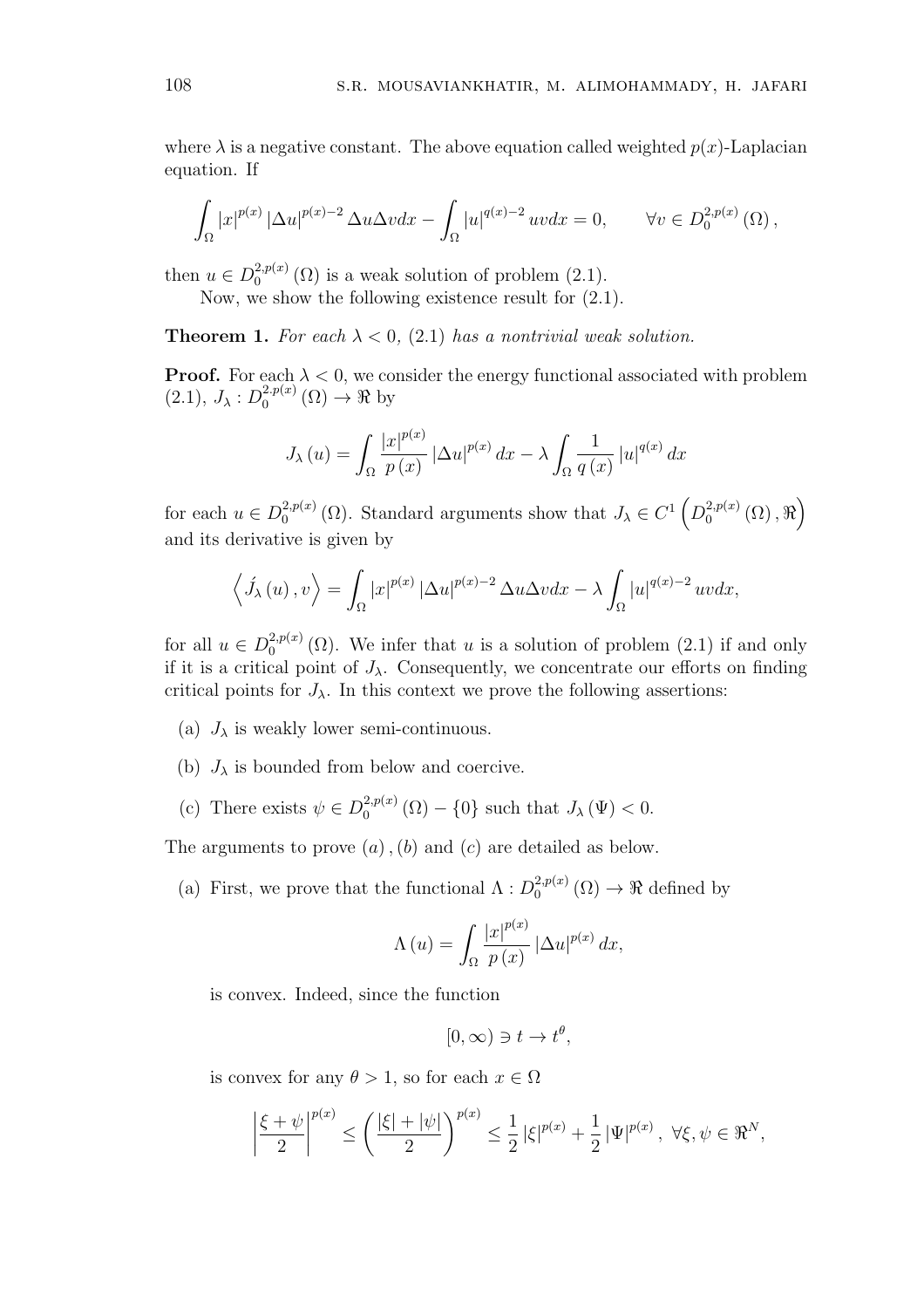holds. Using this inequality,

$$
\left|\frac{\Delta u + \Delta v}{2}\right|^{p(x)} \le \left(\frac{|\Delta u| + |\Delta v|}{2}\right)^{p(x)} \le \frac{1}{2} |\Delta u|^{p(x)} + \frac{1}{2} |\Delta v|^{p(x)},
$$

 $∀u, v ∈ D<sub>0</sub><sup>2,p(x)</sup>$  $_{0}^{2,p(x)}(\Omega)$ .

Multiplying with  $\frac{|x|^{p(x)}}{p(x)}$  $p(x)$  and integrating over  $\Omega$  we obtain:

$$
\Lambda\left(\frac{u+v}{2}\right) \leq \frac{1}{2}\Lambda\left(u\right) + \frac{1}{2}\Lambda\left(v\right), \forall u, v \in D_0^{2,p(x)}\left(\Omega\right).
$$

Next, we show that  $\Lambda$  is weakly lower semi continuous on  $D_0^{2,p(x)}$  $_{0}^{2,p(x)}(\Omega)$ . Taking into account that  $\Lambda$  is convex, by Corollary 3.8 in [3] it is enough to show that  $\Lambda$  is strongly lower semi-continuous on  $D_0^{2,p(x)}$  $_{0}^{2,p(x)}(\Omega)$ . We fix  $u \in D_{0}^{2,p(x)}$  $_0^{2,p(x)}(\Omega),$  $\epsilon > 0$  and  $v \in D_0^{2,p(x)}$  $\mathcal{L}_0^{2,p(x)}(\Omega)$ . Since  $\Lambda$  is convex and holder type inequality (1.2) holds true,

$$
\Lambda(v) \geq \Lambda(u) + \langle \Lambda'(u), v - u \rangle
$$
  
\n
$$
\geq \Lambda(u) - \int_{\Omega} |\Delta u|^{p(x)-1} |\Delta (v - u)| dx
$$
  
\n
$$
\geq \Lambda(u) - D_1 ||\Delta u|^{p(x)-1} \Big|_{\frac{p(x)}{p(x)-1}} |\Delta (u - v)|_{p(x)}
$$
  
\n
$$
\geq \Lambda(u) - D_2 ||u - v||_{p(x)}
$$
  
\n
$$
\geq \Lambda(u) - \epsilon,
$$

for all  $v \in D_0^{2,p(x)}$  $_0^{2,p(x)}(\Omega)$  with

$$
|u-v|_{p(x)} < \frac{\epsilon}{||\Delta u|^{p(x)-1}|_{\frac{p(x)}{p(x)-1}}}.
$$

We have denoted by  $D_1, D_2$  two positive constants. It follows that  $\Lambda$  is strongly lower semi continuous and convex, so (by corollary 3.8 in [3])  $\Lambda$  is weakly lower semi continuous. Finally, if  $\{u_n\} \subset D_0^{2,p(x)}$  $_{0}^{2,p(x)}(\Omega)$  is a sequence weakly converges to u in  $D_0^{2,p(x)}$  $\binom{2,p(x)}{0}$  ( $\Omega$ ), then  $\{u_n\}$  converges strongly to u in  $L^{q(x)}(\Omega)$ . Thus,  $J_{\lambda}$  is weakly lower semi continuous and proof of (a) is complete.

(b) It is clear that for any  $u \in D_0^{2,p(x)}$  $_0^{2,p(x)}(\Omega)$ 

$$
J_{\lambda}(u) \geq \frac{1}{p^{+}} \int_{\Omega} |x|^{p(x)} \, |\Delta u|^{p(x)} \, dx - \frac{\lambda}{q^{-}} \int_{\Omega} |u|^{q(x)} \, dx,
$$
  

$$
\geq \frac{1}{p^{+}} \int_{\Omega} |x|^{p(x)} \, |\Delta u|^{p(x)} \, dx - \frac{\lambda}{q^{-}} \left( |u|_{q(x)}^{q^{-}} + |u|_{q(x)}^{q^{-}} \right)
$$

*.*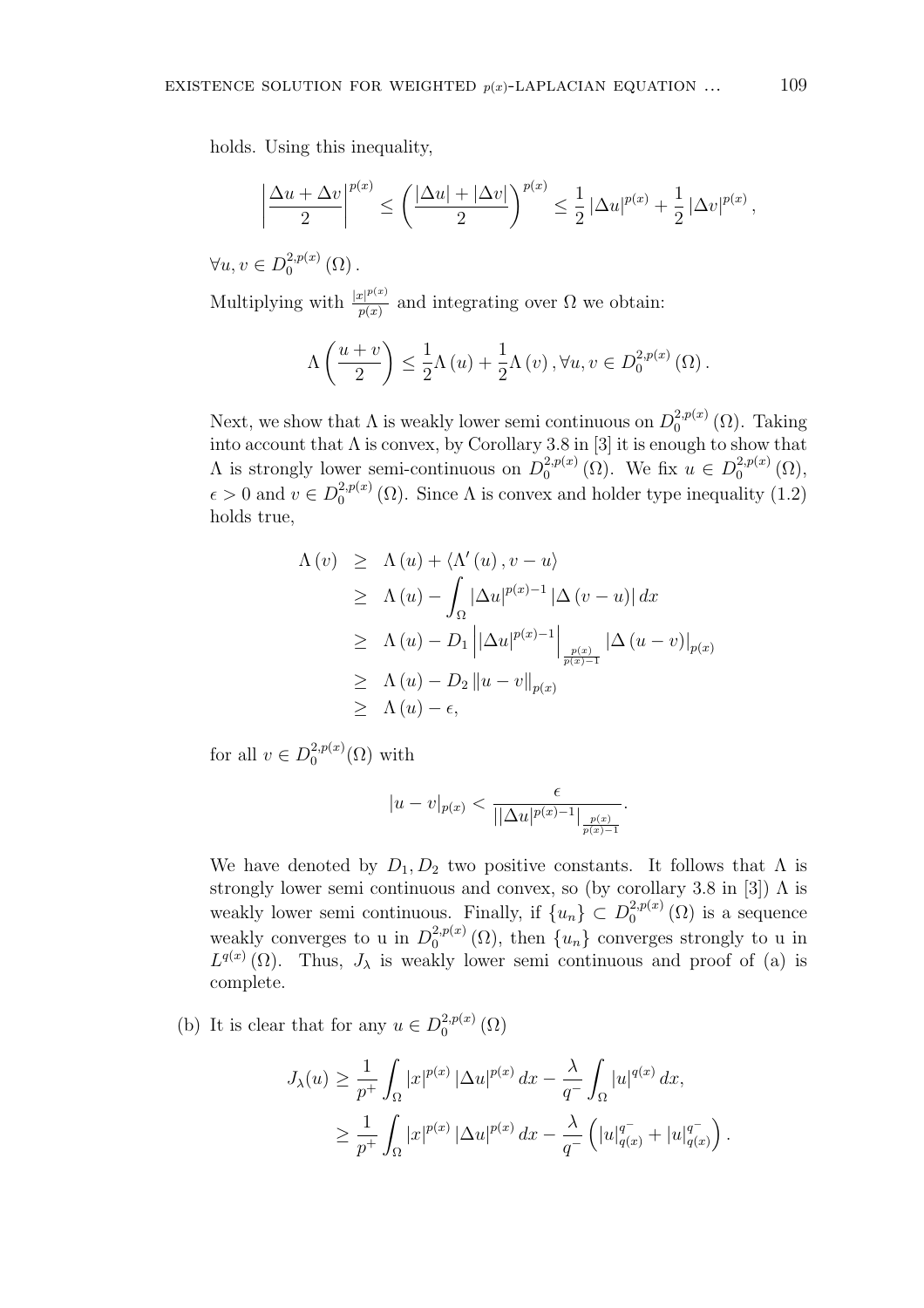Since  $1 < q^- \le q \le q^+ < \frac{2Np^-}{2N+p^-} < p^-$ , by Theorem 2 in [9] there is a continuous compact embedding of  $D_0^{2,p(x)}$  $L^{2,p(x)}(\Omega)$  into  $L^{q(x)}(\Omega)$  such that,

$$
\exists c > 0 : |u|_{q(x)} \le c ||u||, \forall u \in D_0^{2,p(x)}(\Omega).
$$

If  $||u|| > 1$ , using this inequality,

$$
J_{\lambda}(u) \ge \frac{1}{p^+} ||u||^{p^-} - \frac{k\lambda}{q^-} (||u||^{q^-} + ||u||^{q^+}),
$$

where *k* is a positive constant. For  $\lambda < 0$ ,  $\lim_{h \to 0}$ *∥u∥→∞*  $J_{\lambda}(u) = \infty$ , means that  $J_{\lambda}$ is coercive. It is clear that for any  $u \in D_0^{2,p(x)}$  $_0^{2,p(x)}(\Omega)$ 

$$
J_{\lambda}(u) \ge \frac{1}{p^+} \min \left\{ ||u||^{p^+}, ||u||^{p^-} \right\} - \frac{k\lambda}{q^-} \left( ||u||^{q^-} + ||u||^{q^+} \right).
$$

We deduce that  $J_{\lambda}$  is bounded from below.

(c) Suppose that  $\varphi \in C_c^2(\Omega)$ ,  $\varphi \neq 0$ . Then, for each  $t \in (0.1)$ ,

$$
J_{\lambda}(t\varphi) = \int_{\Omega} \frac{|x|^{p(x)} t^{p(x)}}{p(x)} |\Delta \varphi|^{p(x)} dx - \lambda \int_{\Omega} \frac{t^{q(x)}}{q(x)} |\varphi|^{q(x)} dx
$$
  

$$
\leq t^{p^{-}} \int_{\Omega} \frac{|x|^{p(x)}}{p(x)} |\Delta \varphi|^{p(x)} dx - \lambda t^{q^{+}} \int_{\Omega} \frac{1}{q(x)} |\varphi|^{q(x)} dx
$$
  

$$
\leq \frac{t^{p^{-}}}{p^{-}} \max \{ ||\varphi||^{p^{-}}, ||\varphi||^{p^{+}} \} - \frac{\lambda t^{q^{+}}}{q^{+}} \left( |\varphi|_{q(x)}^{q^{+}} + |\varphi|_{q(x)}^{q^{-}} \right).
$$

Set

$$
L_1 = \frac{1}{p^+} \max \left\{ |\varphi|^{p^-}, |\varphi|^{p^+} \right\}
$$

and

$$
L_2 = \frac{\lambda}{q^+} \left( |\varphi|_{q(x)}^{q^+} + |\varphi|_{q(x)}^{q^-} \right).
$$

Then

$$
J_{\lambda}(t\varphi) \leq L_1 t^{p^-} - L_2 t^{q^+}, \ q^+ < p^-
$$
\n
$$
= L_1 t^{p^-} \left( 1 - \frac{L_2}{L_1} t^{q^+ - p^-} \right).
$$

Since  $L_1$  is a positive constant, from this inequality

$$
J_{\lambda} < 0 \iff 1 - \frac{L_2}{L_1} t^{q^+ - p^-} < 0
$$
\n
$$
\iff t < \left(\frac{L_2}{L_1}\right)^{\frac{1}{p^- - q^+}}.
$$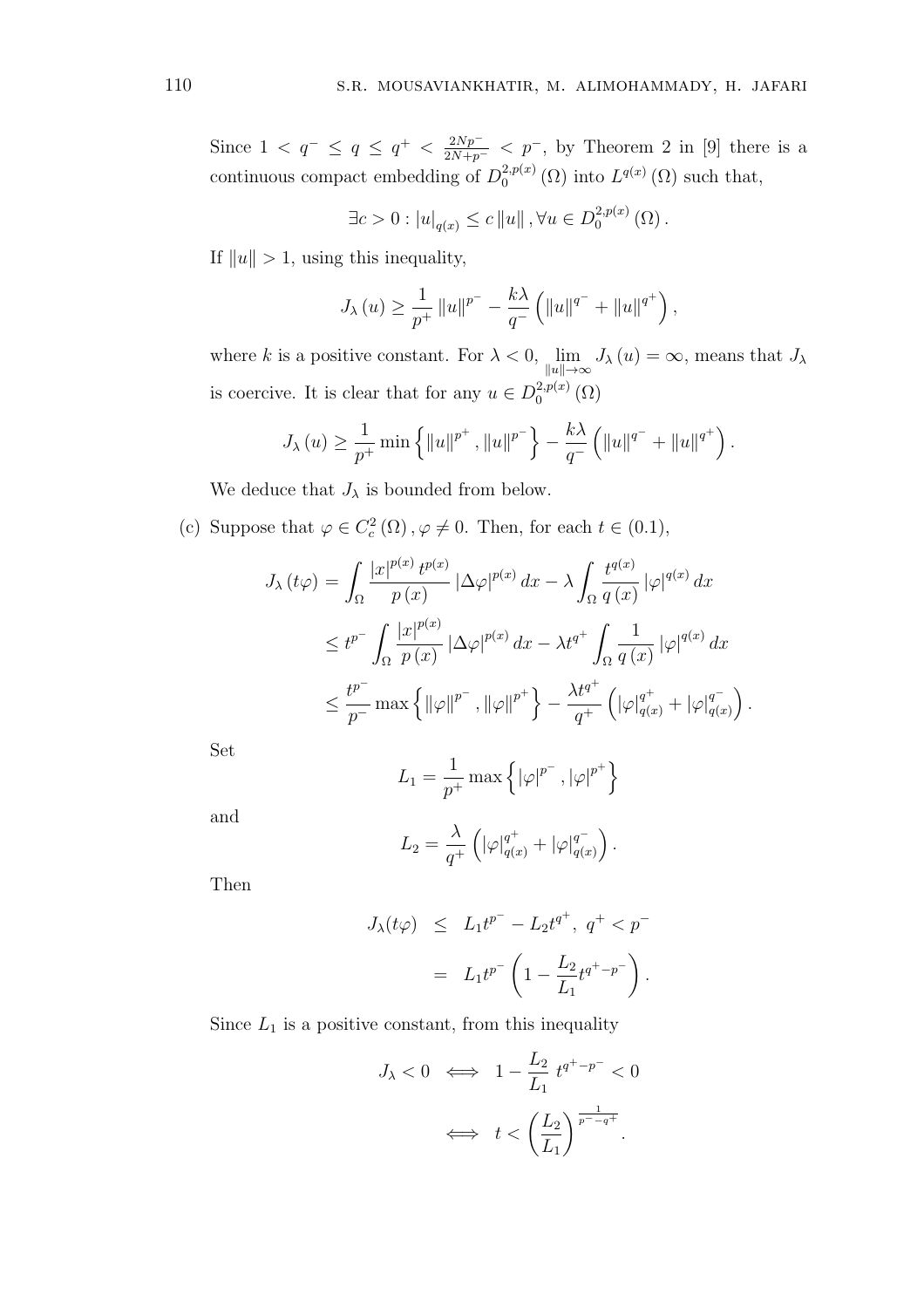We infer that, for any  $t \in (0, \min\{1, \frac{L_2}{L_1})\}$  $\frac{L_2}{L_1}$  $\frac{1}{p^- - q^+}$ }),

$$
J_{\lambda}\left( t\varphi\right) <0.
$$

These facts together with Theorem (1) of [13] implies the existence of  $u_{\lambda} \in D_0^{2,p(x)}$  $Q_0^{2,p(x)}(\Omega)$  as a global minimum point of  $J_\lambda$ . Moreover, since (c) hold true it follows that  $u_{\lambda} \neq 0$ .  $\blacksquare$ 

### **References**

- [1] Acerbi, E., Mingion, G., *Regularrity results for a class of functional with non-standard growth*, Arch. Rational Mech. Anal., 156 (2001), 121-140.
- [2] Bonanno, G., Bella, B.Di., *A boundary value problem for forth-order elastic beam equations*, J. Math. Anal. Appl., 343 (2) (2008), 1116-1176.
- [3] Brezis, H., *Analise functional Theorie Methodes et Applications*, Masson Paris, 1992.
- [4] Denisa, S.D., Mihailescu, M., Radulescu, V., *A Caffarrelli-Kohn-Nirenberg.type in equality with variable exponent and applications to PDEs*, Complex Variables and Elliptic Equations, 56 (2011), 659-669.
- [5] Ferrero, A., Warnault, G., *On a solutions of second and forth order elliptic with power type nonlinearities*, Nonlinear Anal. T.M.A, 70 (2009), 2889-2902.
- [6] Harjulehto, P., Hasto, P., Le, U.V., Nuortio, M., *Overview of differential equations with non-standard growth*, Nonlinear Anal., 72, (2010), 4551-4574.
- [7] KOVACIK, O., RAKOSNIK, J., On spaces  $L^{p(x)}$   $W^{1,p(x)}$ , Czechoslovak Math. J., 41 (1991), 592-618.
- [8] MICHELETTI, A.M., PISTOIA, A., *Multiplicity results for a fourth-order semilinear elliptic problem*, Nonlinear Anal., 31 (7) (1998), 895-908.
- [9] Mihaillescu, M., Radulescu, V., *A multiplicity result for a nonlinear degenerate problem arising in the theory of electrorheological fluids*, Proc. R. Soc. Lond. Ser. A, 462 (2006), 2625-2641.
- [10] Musielak, J., *Orlicz spaces and modular spaces*, Lecture notes in mathematics, Springer, Berlin, vol. 1034, 1983.
- [11] Rajagopal, K.R., Ruzicka, M.,

*Mathematical modeling of electrorheological fluids*, Mech. Thermodyn., 13 (2001), 59-78.